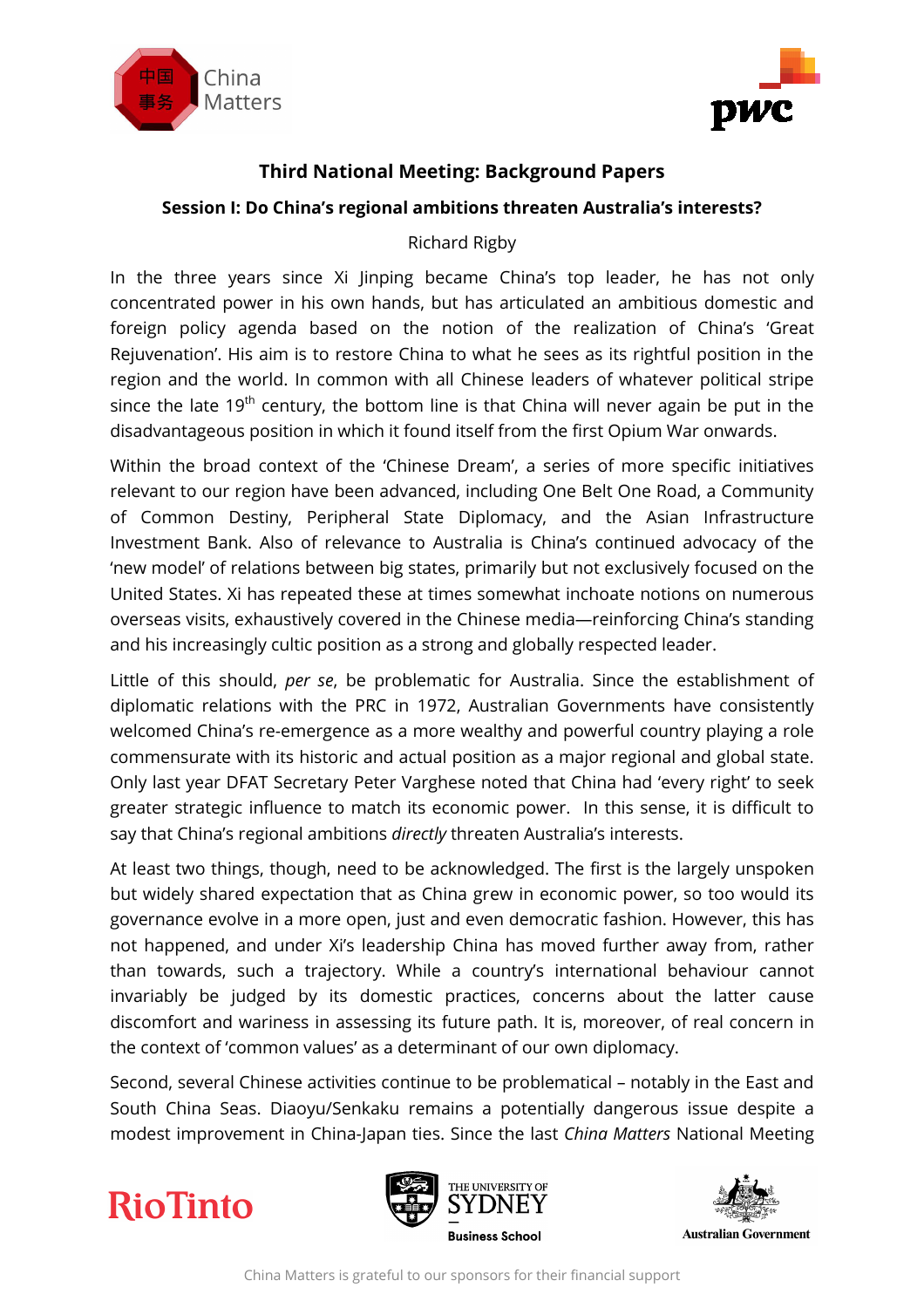



in November 2015, tensions have increased in the South China Sea by, *inter alia*, China's placement of missiles on Woody Island and further US Navy Freedom Of Navigation patrols – while Australia is being encouraged by US sources to engage more in such patrolling. Should we decide to do this, we must expect a strongly negative Chinese reaction, which may not be quarantined from other aspects of the relationship.

From China's viewpoint, its activities in the South China Sea are purely defensive, and they are, like other claimants, convinced of the justice of their position. This only heightens the likelihood of greater tensions as a genuine security dilemma evolves, based around the shifting relative power between China and the US—thus inevitably involving Australia.

These activities are problematical not only intrinsically, but also for what they seem to imply about how China is likely to behave as its power grows, and the impact this will have on regional relationships.

Uncertainty in cross-Strait relations following the election of the independence-leaning DPP in Taiwan could lead to further problems in US-China relations. This, coupled with Australia's strong economic ties with Taiwan and our desire to see regional stability, could also become a more negative factor in Australia-China relations.

Notwithstanding the foregoing, it is still difficult to see China emerging as a *direct* threat to Australia. Arguably, we could opt to further deepen ties with China, optimizing our economic links, refraining from criticism of China's regional policies and activities, and eschewing participation in activities of other states aimed at constraining China's ambitions. In so doing, we would preserve both our security and prosperity for the foreseeable future. But as long as we see our economic and security interests best served by upholding the rules-based order to which we are committed, having a strong alliance with the US, and developing closer security relations with Japan and other regional powers, we will have to accept that this is not always going to be to China's liking, and that we will need to prepare seriously for more contentiousness in our relations with China than we have hitherto encountered.

#### **Questions**:

- What is the extent of Chinese ambition in the next 5 to 10 years and is it a threat to Australian interests?
- How most effectively can Canberra respond to Beijing's efforts to expand Chinese influence in the region and counterbalance Washington?
- What are the risks for Australia of closer security relations with Japan in the context of Australia-China relations?
- Should Australian business be concerned about these questions?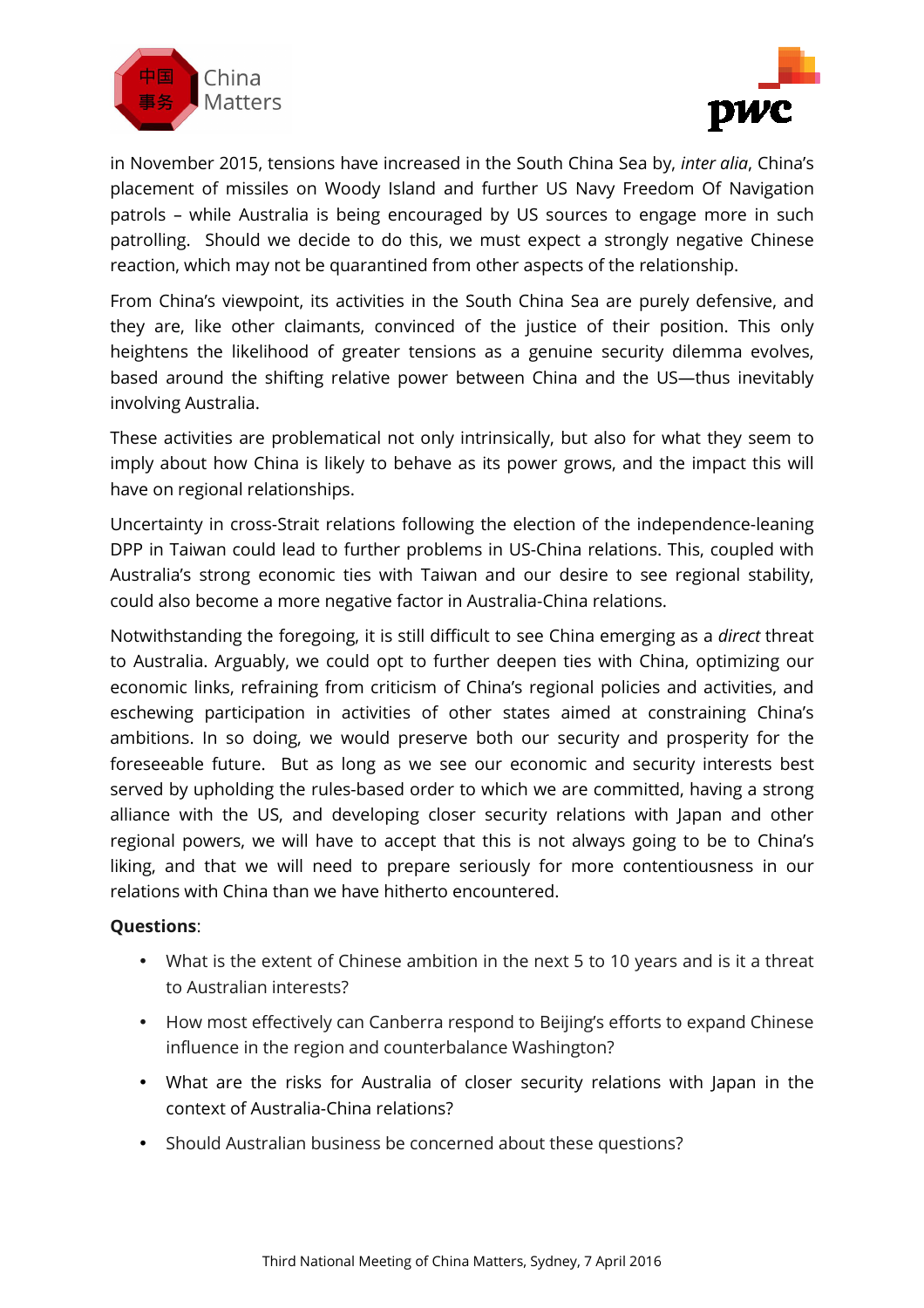



# **Session II: Has China's government lost control of core areas of the economy? What are the implications for Australian business? How should Australia respond?**

Laurie Smith

#### **In 2013 an ambitious reform agenda, in 2016 a sense of crisis**

President Xi Jinping put his stamp on an ambitious economic reform agenda in November 2013. It was designed to unleash new sources of growth to replace China's investment-led but increasingly inefficient growth model. The plan highlighted the need to strengthen the role of markets, improve the investment environment, create more space for private firms, reform financial markets and prioritise innovation in manufacturing and the services sector.

Many analysts at the time were optimistic that Xi and his technocratic Premier, Li Keqiang, would move on these reforms with purpose and urgency.

Since then, growth has continued to slow. We saw a spectacular stock market crisis in mid-2015. Then a devaluation and adjustment to *renminbi* (RMB) trading rules that, together, spooked global markets. At the same time an ongoing anti-corruption campaign that is popular with the public has slowed decision-making in government and state-owned enterprises (SOE).

In Australia, the decline in commodity prices adds to uncertainty about the immediate and medium-term prospects of the Chinese economy as well as our own. The China-Australia FTA provides plenty of opportunities for Australian business at the macro level but firms are faced with lots of challenges to capture them in such an uncertain environment.

#### **What does it all mean?**

One view is that China's growth is slowing more dramatically than unreliable Chinese economic statistics suggest. Beijing re-states its goal of decreasing dependence on investment-led growth but every crisis is met by the same response – more infrastructure spending – as witnessed by Premier Li's announcement of a stimulus package at the March 2016 National People's Congress meeting in Beijing.

Recent setbacks might suggest that the quality of economic policy-making in Beijing is deteriorating. The primacy of Communist Party leadership has been re-emphasised. Space for debate on policy and social issues has contracted as independent voices are muted and more explicit loyalty to the party is demanded. According to this argument, the reform agenda of 2013 is badly compromised if not doomed.

But even a China that grows more slowly matters. Six percent growth in 2015 meant US\$1.2 trillion in extra GDP, about the size of the Australian economy.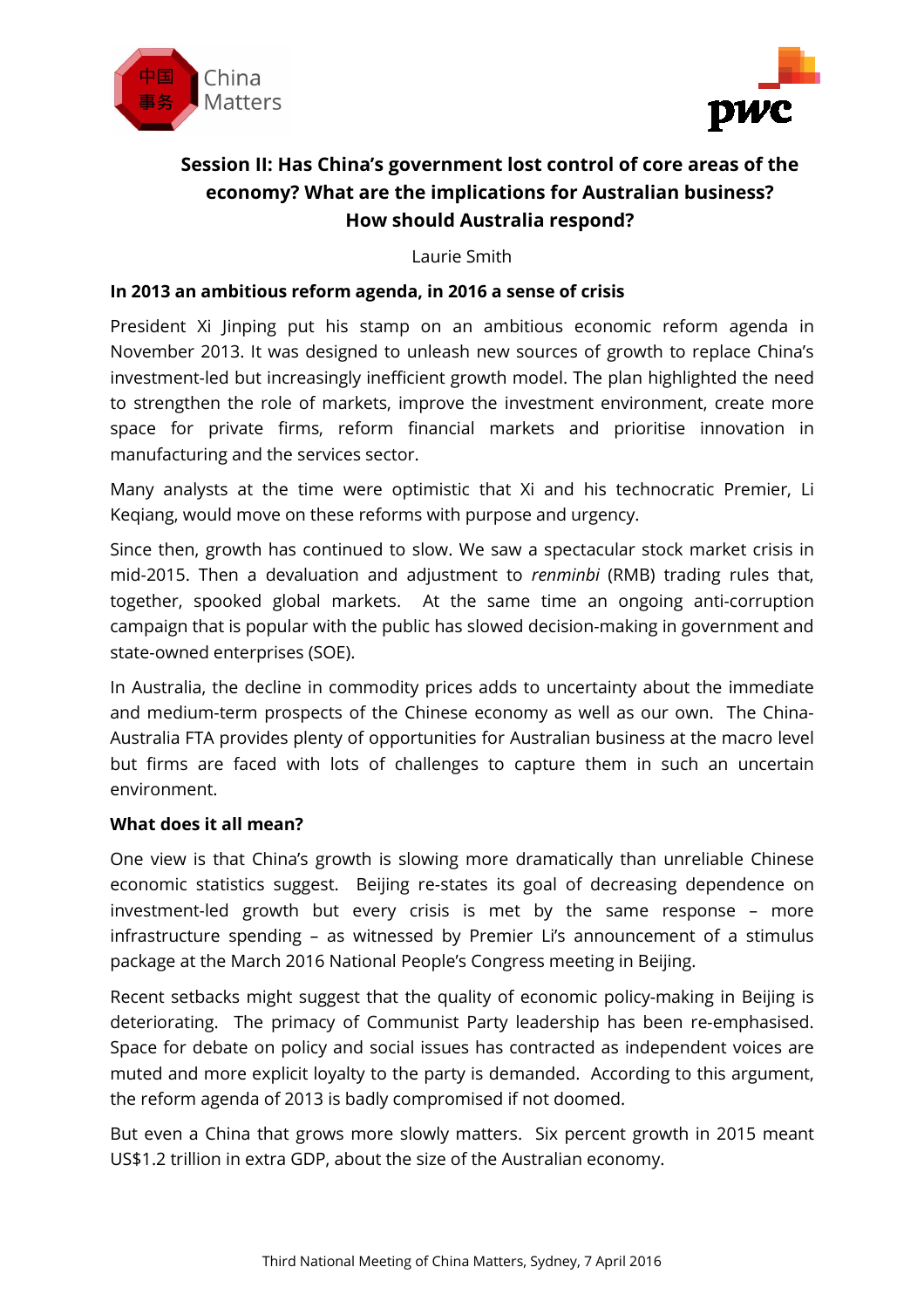



Overall growth figures for China mask dynamic change and ongoing reform in many sectors:

- In 2015, services grew faster than manufacturing and accounted for half of GDP; consumption growth remained strong with a 10% increase in retail sales;
- E-commerce sales surpassed US\$600 billion in 2015; cross border transactions now exceed US\$40 billion every year. Internet users increasingly buy packaged and even fresh food online.
- Regulators have committed to allow 100% foreign ownership of fund management firms in the Shanghai Free Trade Zone and issued new banking licenses to disruptive technology companies, Alibaba and Tencent.
- Foreign investment and know-how is warmly welcomed in health and aged care which have become top government priorities, while strong measures are being taken to cut capacity in heavy industry and increase energy efficiency.

For all of this progress, a new tension in policy making is evident. Politics could undermine the next wave of intended reforms in a way not seen for over two decades.

However, as Stephen FitzGerald recently commented, we do need to get past certain ways of looking at China: that economic problems mean the Chinese economy will crash, that an authoritarian one-party-state by definition can't understand a market economy and therefore can't know how to manage it (as we all do, of course), or finally, that the Chinese political system is headed for collapse.

## **Issues for Australia and Australian business**

As the complexity of China grows, we need to invest at a national level to understand China's economic decision-making processes. At an industry or sectoral level, policy development in sectors of potential for Australia must be better understood.

Mechanisms are needed for firms to share insights across industry and with government. We need to understand the lessons of those who have built substantial businesses within China – say, *Bluescope* in manufacturing and *Seek/-Zhaopin* in services. We need to push back against the impulse to outsource China market development to Chinese-Australians because it is all too complicated and they 'get it' naturally. Companies need better insights into policy trends and risks to inform decisions about long-term China investments.

# **Questions**:

- Are Beijing's decision-makers able to manage China's economic problems? Can the Communist Party manage an innovative consumer-led economy?
- If they can, (or: If they can not,) what are the implications for Australian business? If uncertainties grow, should Australian business spread risk away from China?
- How well does the Australian Government share its insights into policy trends in China with business? How could it do better?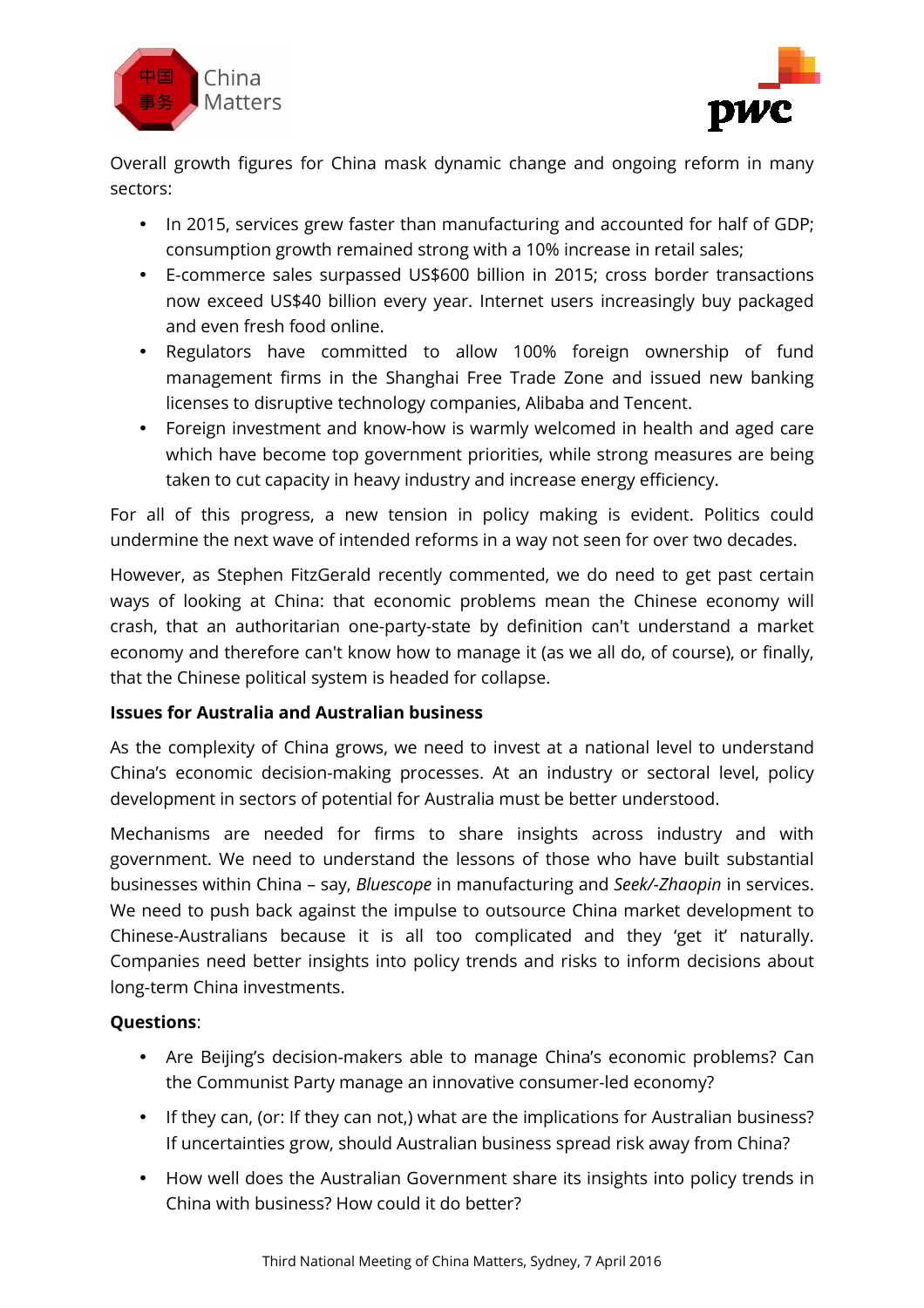



#### **Session III: Is there a problem with Chinese money**?

#### Hans Hendrischke

Chinese money is flowing into Australia from unprecedented sources through unprecedented channels for unprecedented purposes, creating controversy at every turn. In 2015 the near \$5 billion from students was dwarfed by \$8 billion from tourists, which was in turn dwarfed by direct investment. All are predicted to continue rising.

Controversies abound. Has the money been acquired legally? Does it raise domestic prices? How many utilities (or ports) controlled by Chinese companies is too many? Do state-owned enterprises demand special consideration? What about private Chinese firms subject to political influence? How should – or could – Chinese investment be managed if bilateral relations deteriorated? Does Chinese investment alienate Australia from traditional allies? The last question is especially pertinent and has generated debate as to whether Australia's social and institutional frameworks can cope with the influx and effects of Chinese money.

Two recent investments – Kidman Holdings and the Port of Darwin – crystallized public opinion and prompted the government to review Australia's foreign investment framework, including the Foreign Investment Review Board (FIRB). The government is faced with a delicate balancing act: foreign investment is necessary and therefore to be encouraged while the public is to be assured that this is all in the national interest.

Chinese investment offers commercial and strategic opportunities (as does all foreign investment). For example, the *Developing Northern Australia White Paper* calls for agricultural development that demands substantial strategic investment from foreign investors. They will only invest if they have commercial and strategic stakes in those plans – as does, for example, China with its demand for Australian agricultural products.

All countries are entitled to regulate foreign investment. In Australia, FIRB (in consultation with other agencies) manages this case-by-case. Controversy arises when politicians or others use public concerns as a reason to question processes. It continues with insinuations that the government should be more restrictive of foreign investment.

One frequently touted means to allay public concern is greater public information and transparency. However, full transparency is difficult for two reasons.

First, FIRB's jurisdiction excludes numerous investment proposals valued below FIRB thresholds. Australia's bilateral trade agreements with China, Japan, Korea and the US set FIRB's threshold for private investment from those countries at A\$1,094 million with lower thresholds reserved for special cases. These are A\$252 million for 'sensitive businesses' and somewhat lower for agribusiness, agricultural, and residential land. Consequently, security oversight and public information dependent on FIRB is generally only available for major proposals.